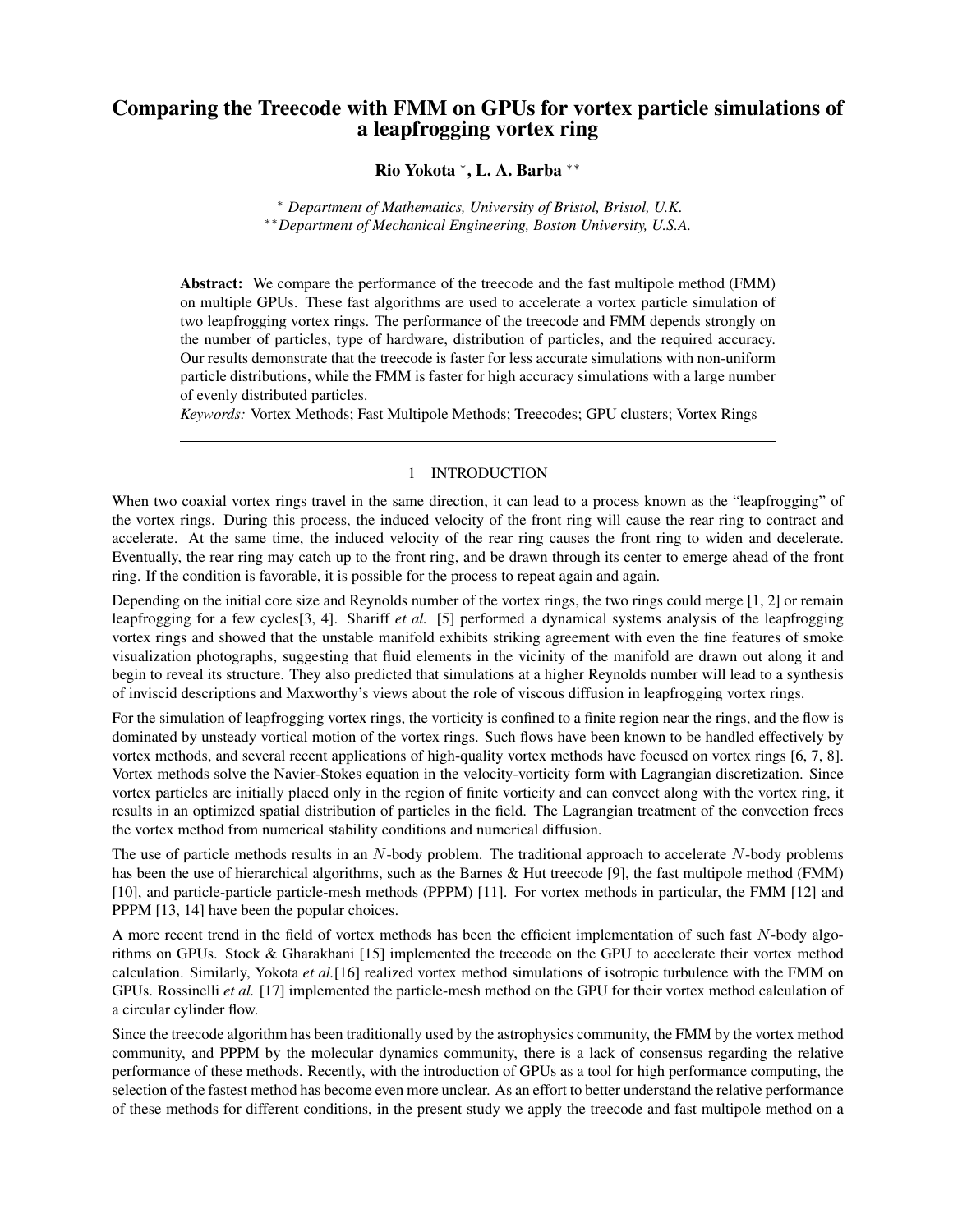cluster of GPUs for the calculation of a leapfrogging vortex ring using vortex methods. We believe these types of comparisons are of value to researchers considering the various algorithms available for their applications, and clear some misconceptions that exist because of opinions voiced by scientists about their favorite method that are not backed by experiments.

#### 2 SUMMARY OF THE NUMERICAL METHODS

#### *2.1 Vortex particle method*

Since the vortex method is neither a standard method for simulating turbulent flows nor a standard application for FMMs, we will give a brief explanation of the method itself. In the vortex method, the Navier-Stokes equation is solved in the velocity-vorticity form, and discretized with a particle approximation. The velocity is calculated by

$$
\mathbf{u}_i = \sum_{j=1}^N \alpha_j g_{\sigma} \times \nabla G, \tag{1}
$$

where  $\alpha_j$  is the strength of vortex particle j,  $G = 1/4\pi r_{ij}$  is the Green's function for the Laplace equation, and

$$
g_{\sigma} = \text{erf}\left(\sqrt{\frac{r_{ij}^2}{2\sigma_j^2}}\right) - \sqrt{\frac{4}{\pi}}\sqrt{\frac{r_{ij}^2}{2\sigma_j^2}}\exp\left(-\frac{r_{ij}^2}{2\sigma_j^2}\right),\tag{2}
$$

called the cutoff function. Also, r is the distance between the interacting particles, and  $\sigma$  is the standard deviation of the Gaussian function. The vorticity equation is solved in a fractional step manner by calculating the stretching term,

$$
\frac{D\alpha_i}{Dt} = \sum_{j=1}^n \alpha_j \nabla (g_\sigma \times \nabla G) \cdot \alpha_i,
$$
\n(3)

and the diffusion term,

$$
\sigma^2 = 2\nu t \tag{4}
$$

separately. We perform a radial basis function interpolation for reinitialized particle distributions every 100 steps to ensure the convergence of the diffusion calculation. The radial basis function interpolation is performed by *PetRBF* — A parallel  $\mathcal{O}(N)$  algorithm for radial basis function interpolation with Gaussians [18]. This open-source library makes use of the GMRES solver with a restricted additive Schwarz method (RASM) preconditioner in PETSc (Portable Extensible Toolkit for Scientific Computing) [19].

The second-order Adams-Bashforth method is used for all time integration calculations. Equations (1) and (3) involve far-field interactions and can be solved using hierarchical N-body algorithms, such as the treecode and FMM. We execute these N-body calculations on the GPU, while all other components are executed on the CPU.

## *2.2 Treecode and FMM on GPUs*

In order to execute the treecode and FMM efficiently on this architecture, the following modifications were made. First, the complex spherical harmonics were transformed to real basis functions, in order to avoid complex arithmetic on the GPU. Second, in order to minimize the memory usage per interaction, all of the translation matrices were generated on-the-fly. Third, the box structure and interaction lists are restructured and renumbered to match the number of threads-per-block on the GPU, so that no threads remain idle. Details of the implementation of the treecode and FMM on GPUs can be found in [20].

## 3 NUMERICAL EXPERIMENTS

## *3.1 Leapfrogging vortex rings*

Two vortex rings with radius 1 are placed at a distance of 1 as shown in Figure 1(a). The core radius of the ring is 0.1, and the initial distribution of particles is set to cover the entire vorticity support. The inter-particle spacing was 0.02,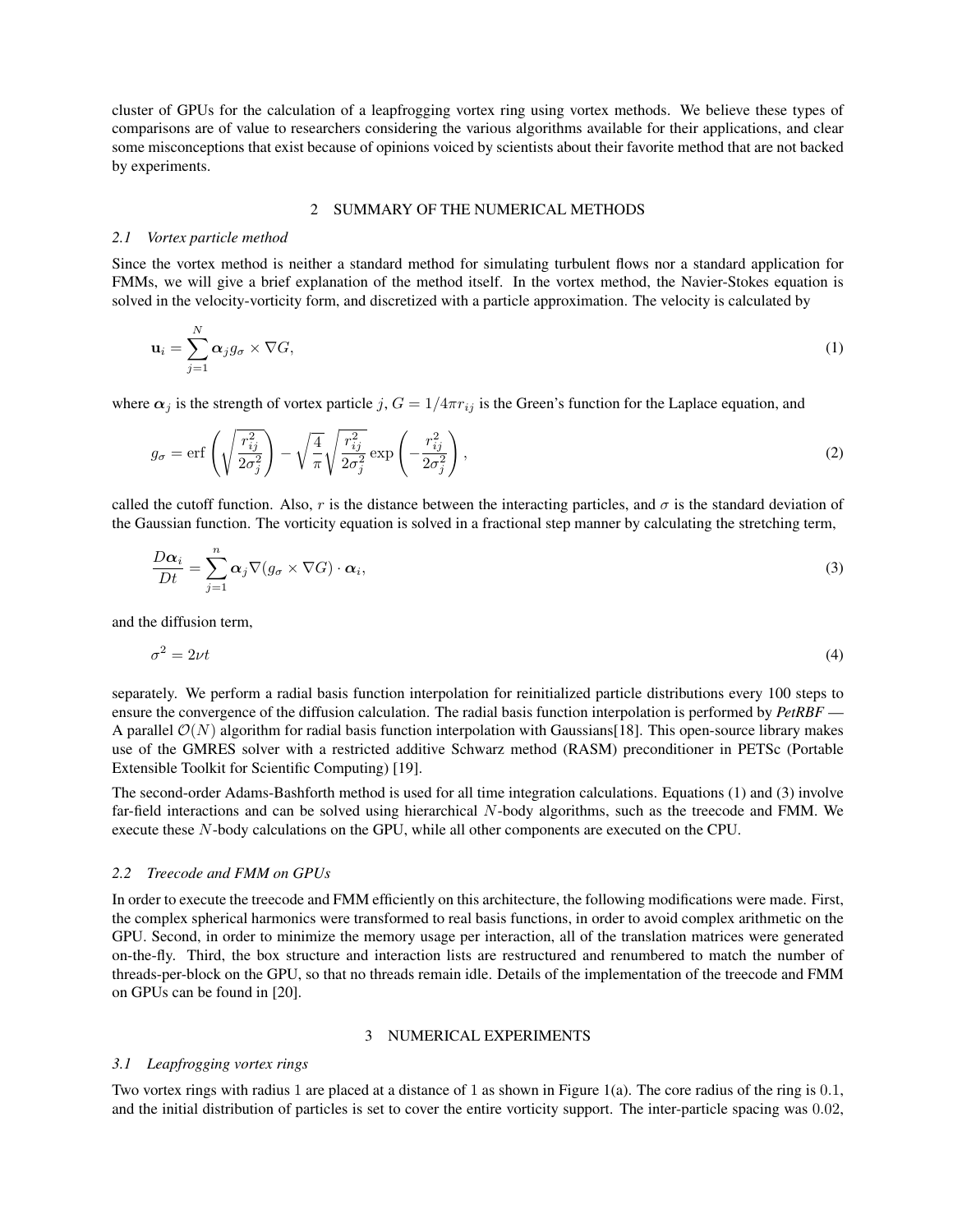

Figure 1. Isosurface of vorticity for different times

which results in a total number of about 1,000,000 vortex particles. The time step size was 0.005 and the Reynolds number based on the circulation of the ring was  $Re\Gamma = \Gamma/\nu = 2{,}000$ . The isosurface of the vorticity is shown for different time steps in Figure 1. It can be seen from the three sequence of figures that the front ring expands and decelerates while the rear ring shrinks and accelerates.

## *3.2 Treecode vs. FMM*

The test problem of the leapfrogging vortex rings was computed using both the treecode and the FMM algorithms for the N-body interaction of the particles required by the velocity evaluation. The calculation time for the velocity evaluation using the Biot-Savart formula for one time step using different numbers of particles  $N$  is shown in Figure 2(a). The computational complexity of both algorithms implies that calculation time for the treecode should scale as  $\mathcal{O}(N \log N)$  while for the FMM it should scale as  $\mathcal{O}(N)$ . For the present calculations, the order of multipole expansions was chosen as  $p = 10$ . The calculations were performed on a single GPU (NVIDIA GTX 295).

The calculation time of the same calculation on 32 GPUs is shown in Figure 2(b). The treecode for multiple GPUs requires further tuning and does not give expected results at the moment. Note that this is not a limitation of the algorithm itself.